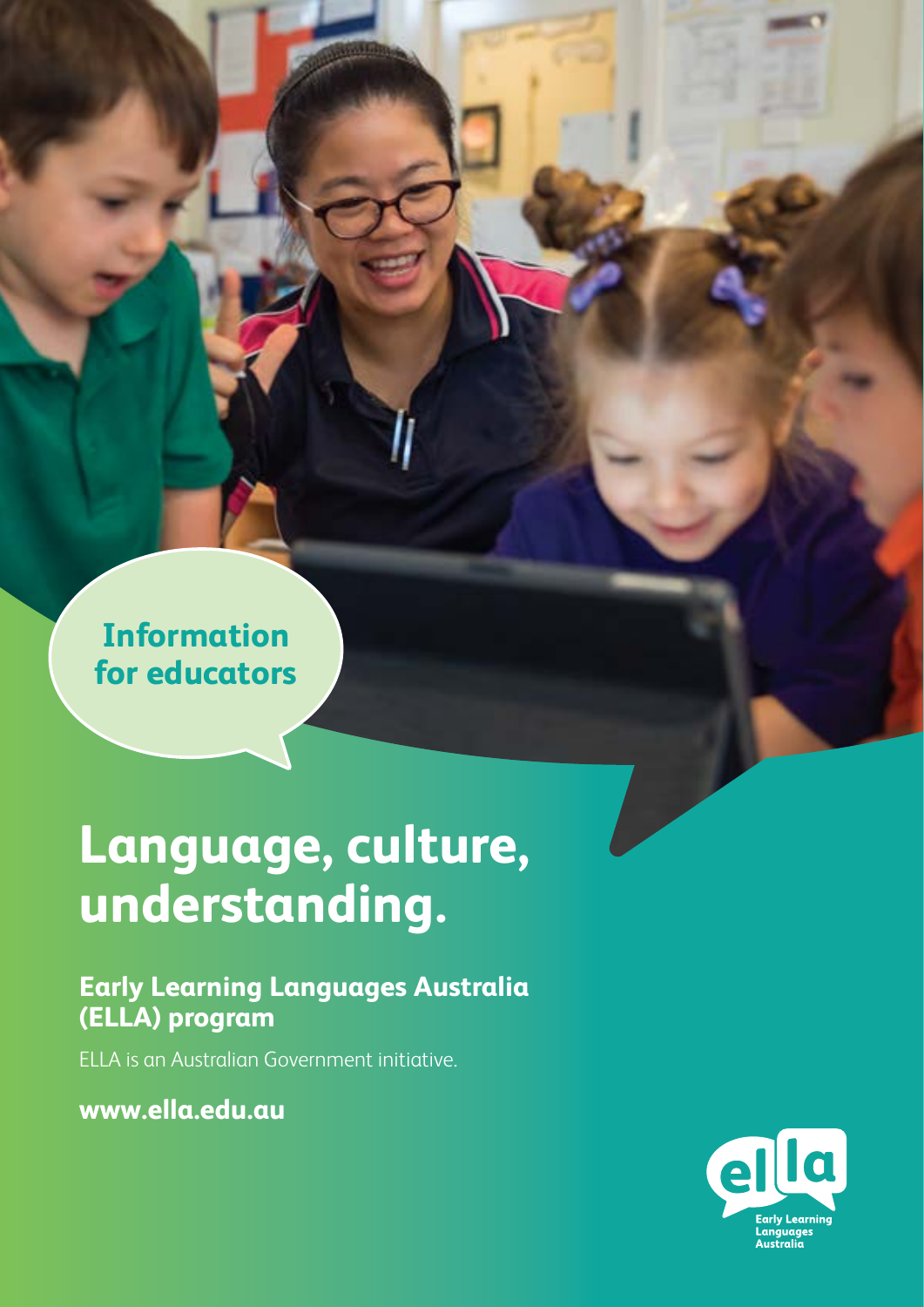

## **Introduce a new language at your preschool.**

You'll be amazed at what unfolds.

### **What is ELLA?**

*'It has been one of the best learning experiences of my 25-year teaching career. I am in awe daily of how quickly the children learn and have loved this learning.'* 

– Educator

ELLA is a fun and easy digital language program for preschool children. The program is an Australian Government initiative designed to encourage more students to study languages. ELLA inspires children by driving a genuine interest in a new language and culture.

ELLA is an evidence-based program that has been made available to all eligible Australian preschools after two years of highly successful trials. (See the FAQs for more about eligibility.) More than 4,000 preschools around Australia have participated in the program.

*'I have really enjoyed learning alongside the children. I love that I am no longer the expert. There is so much collaboration.'*

– Educator



### **How does ELLA work?**

*'We regularly hear children singing songs from the apps such as the heads-shoulders song, colours, the greetings – they say the fruit names and when using the apps you can hear them repeating the names. Parents say they hear them at home using the language.'* 

– Educator

The play-based program introduces children to learning a new language via interactive tablet apps. The apps are free, simple to use, and can be easily incorporated into your service.

Your preschool selects one of these languages for the children to learn: Arabic, Chinese (Mandarin), French, German, Hindi, Indonesian, Italian, Japanese, Korean, Modern Greek, Spanish, Turkish or Vietnamese.

You do not require language training to use the apps, and you can learn the language alongside the children in a collaborative way. You are supported by a liaison officer; a step-by-step program guide; a website providing implementation advice and printable resources; and a responsive helpdesk.

ELLA also creates opportunities for you to enrich the language and culture in the apps. You have the opportunity to extend the learning experiences into your program through other activities such as cooking, stories and music, and by inviting family and community members to share their cultures at the preschool.

At least one compatible tablet device is required for ELLA.

### **Meet the Polyglots**

In the apps, children meet a cast of characters called the Polyglots, who introduce the children to words, sentences and songs in another language through play-based learning.

The apps draw on the interests and activities of young children, such as celebrations, cooking experiences, art activities, building and role-play. The apps are designed to be engaging, educational and collaborative. Their development has been guided by experts in languages, early childhood and technology.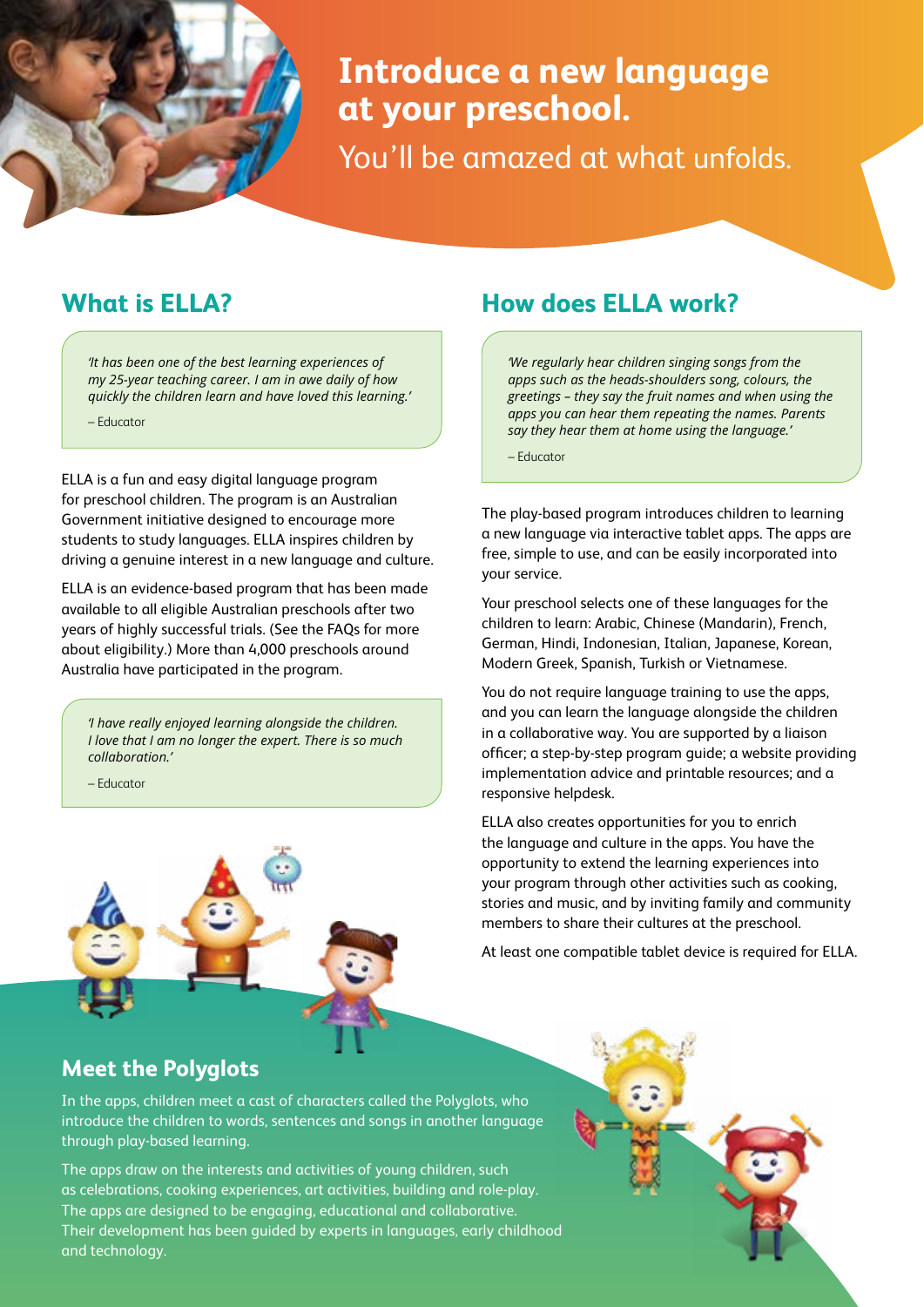### **What are the benefits of ELLA?**

*'Older children are helping our younger Chinese children who cannot speak English in day-to-day routines, such as mealtimes, and now have a common language to communicate with them.'* 

– Educator

Participating in ELLA is beneficial not only for the children, but also for their families and educators.

Children can expand their knowledge of how language works and apply these skills to other literacy tasks, such as listening carefully to sounds in words. These skills can be used when the children learn to read and write. ELLA also helps to develop foundation skills in areas like counting, colours and greetings.

Playing with the apps helps children to develop and use cognitive and social skills. They can share the tablet devices and their knowledge, and interact with and help each other. Language learning improves memory, concentration and critical-thinking skills. Using the apps also increases children's digital skills.

> *'The children are mimicking Indonesian words very quickly and picking it up easily. Words, sentences, phrases or sounds, it doesn't matter. They're happy to say it all and LOVE IT! They use it during mealtime quite often: if one child starts, the rest will join in and then all of a sudden we have an Indonesian class. They switch between two languages as they play.'*

– Educator

ELLA creates opportunities to celebrate culture and diversity, share home languages, and strengthen links between families and your preschool. Families have found their children are also using the language at home, and while out and about.

> *'I took him to a Lebanese restaurant, and he ordered his drink in Arabic (like the character does in the app, I think), and he used Thank you and Bye. And the waiter said his pronunciation was very good. Amazing.'*

– Family

Educators have reported improved confidence in incorporating language learning and digital technology into their programs, and ELLA has supported the acceptance and awareness of other cultures.



### **What do you get when you join ELLA?**

When your preschool joins ELLA you get access to:

- **• seven apps** in your preschool's choice of one of these languages: Arabic, Chinese, French, German, Hindi, Indonesian, Italian, Japanese, Korean, Modern Greek, Spanish, Turkish or Vietnamese. Each app includes fun, age-appropriate, play-based language learning experiences
- **•** a **liaison officer** to support you in implementing ELLA
- **•** a responsive **helpdesk**, available weekdays
- **• educational reporting and 'I can' statements**, which can be used to share children's learning with families
- **•** background information on the **language and culture**
- **• posters** to promote ELLA at your preschool
- **•** regular **newsletters** to keep you informed and to offer tips on how to make the most of ELLA
- **• printable** resources to extend the children's language experience.

### **How to apply**

For more information and to apply for the ELLA program, visit the ELLA website: **[www.ella.edu.au](http://www.ella.edu.au)**.